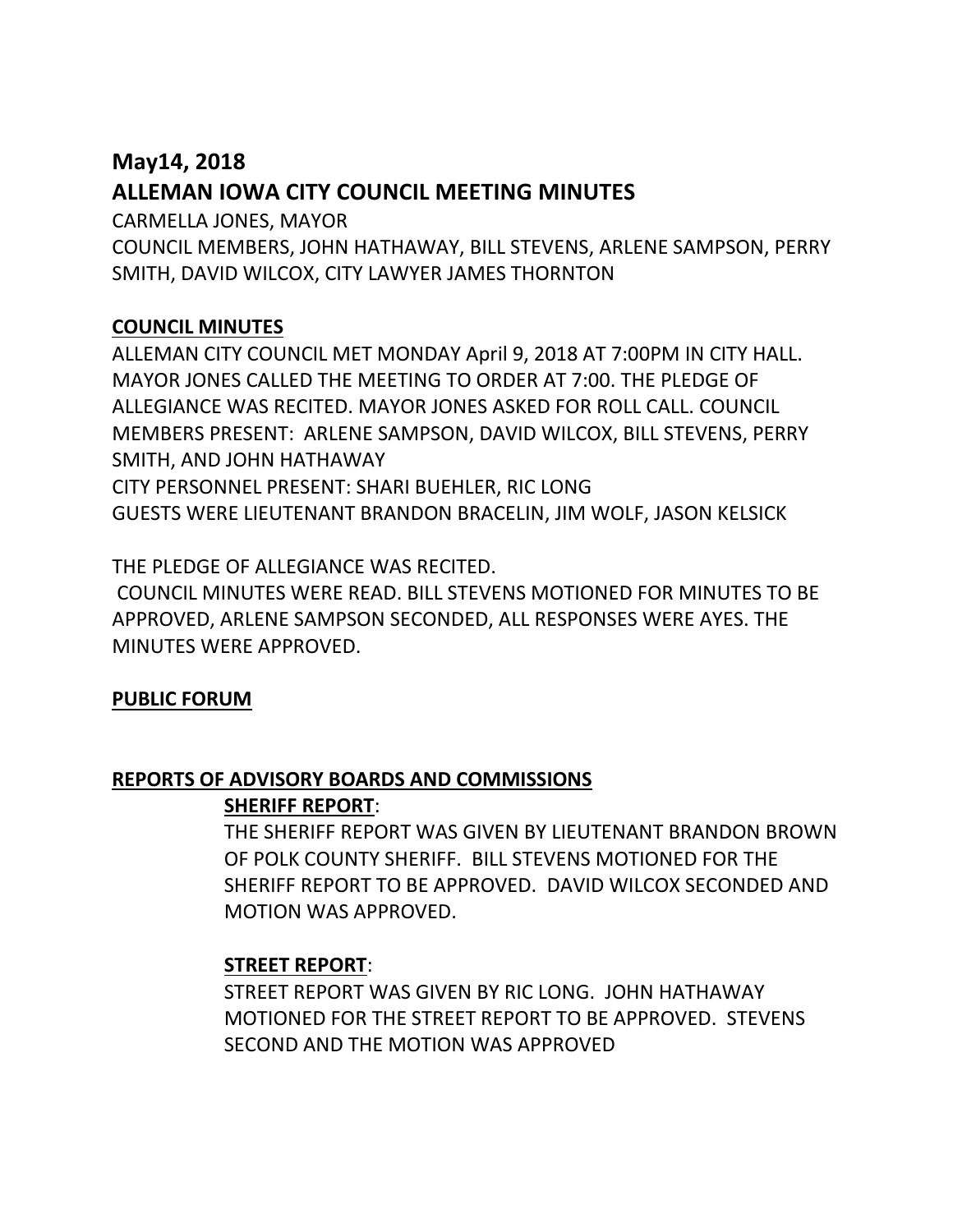## **PARK AND RECREATION REPORT**:

PARK AND RECREATION REPORT WAS GIVEN BY SHARI BUEHLER. STEVENS MOTIONED FOR THE PARK AND REC REPORT TO BE APPROVED. HATHAWAY SECONDED AND THE MOTION WAS APPROVED.

## **PLANNING AND ZONING REPORT**:

PLANNING AND ZONING REPORT WAS GIVEN BY ARLENE SAMPSON.

ROLLIE GRAHAM WAS APPOINTED TO THE PLANNING AND ZONING BOARD.

THE RESIGNATION ON BRAD MATHIS WAS ACCEPTED. NEXT PLANNING AND ZONING MEETING WILL BE HELD MAY 29, 2018 7PM.

BILL STEVENS MOTIONED FOR THE PLANNING AND ZONING REPORT TO BE APPROVED. JOHN HATHAWAY SECONDED AND THE MOTION WAS APPROVED.

## **BOARD OF ADJUSTMENT REPORT**:

NO REPORT WAS SUBMITTED. NEXT MEETING JUNE 4, 2018 7PM

# **APPROVAL OF FINANCIALS AND INVOICES**:

BILL STEVENS MOTIONED FOR THE FINANCES AND INVOICES TO BE APPROVED AND WILCOX SECONDED AND THE MOTION WAS RESOLVED.

## **OLD BUSINESS:**

PIT BULL OWNER UPDATE WAS GIVEN BY ATTORNEY JIM THORNTON

CITY HALL PROPERTY UPDATE WAS GIVEN BY ATTORNEY JIM THORNTON

## **NEW BUSINESS:**

ROSIE REINHART TRUST – PLAT SURVEY BILL STEVENS MOTIONED FOR THE A LETTER APPROVING THE RESIDENTIAL DIVISION OF THE PROPERTY FOR JASON KELSICK. WILCOX SECONDED AND THE MOTION WAS RESOLVED.